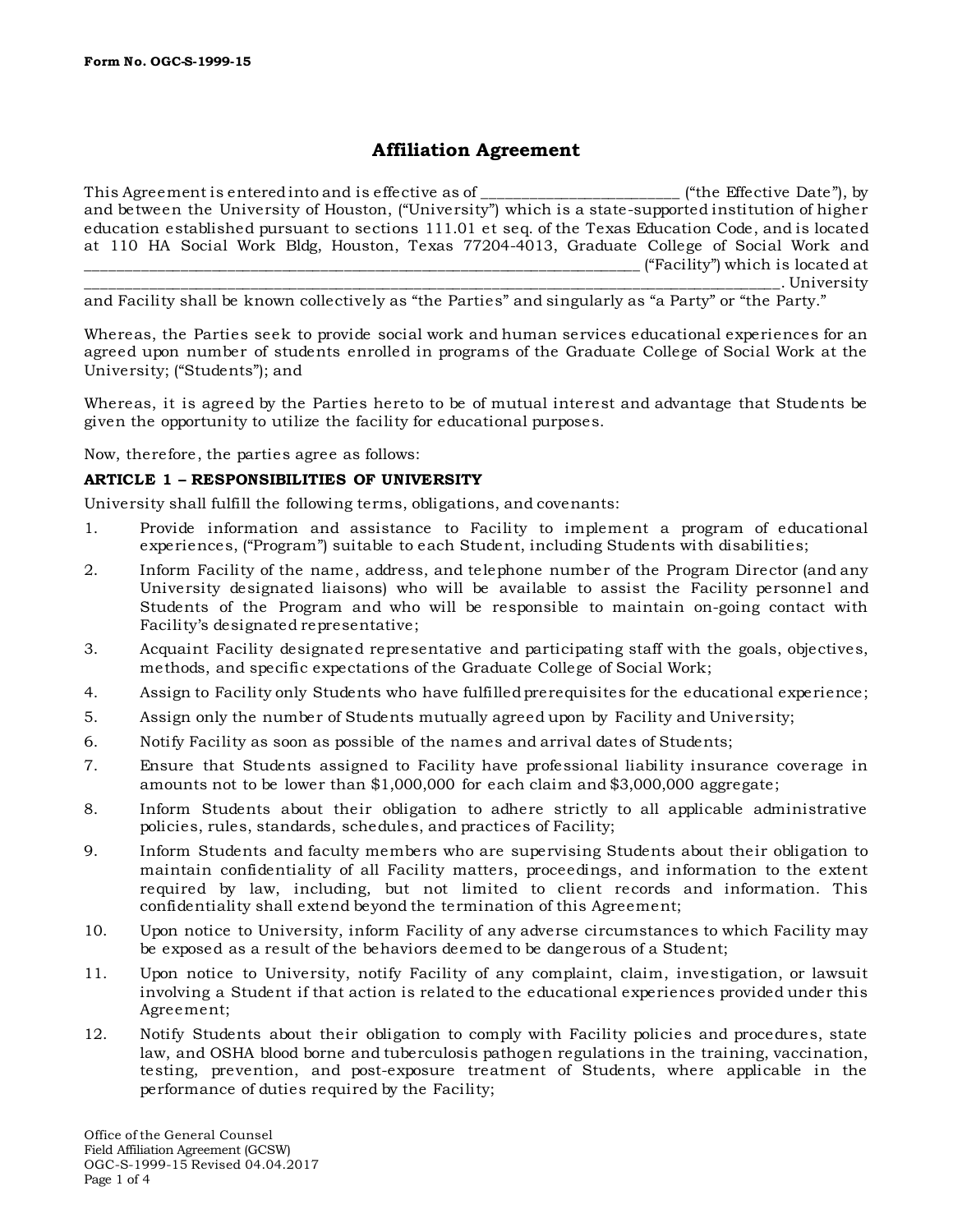#### **Form No. OGC-S-1999-15**

13. Accept the overall responsibility for the education, evaluation, qualifications, and competency development of each Student.

# **ARTICLE 2 – RESPONSIBILITIES OF FACILITY**

Facility shall fulfill the following terms, obligations, and covenants:

- 1. Provide supervised learning experiences for Students in accordance with agreed upon learning objectives, skill development areas, learning experiences, and intended learning outcomes;
- 2. Assign qualified Master of Social Work supervisors to work with all Students and faculty, unless specifically waived by the University Program Director in the Graduate College of Social Work;
- 3. Provide the University's designated Program Director with learning Agreement and a performance appraisal for each Student in a form prescribed by the University;
- 4. Provide periodic performance information to the Student and to the University as prescribed, and immediately report any unsatisfactory conduct or performance of a student;
- 5. Permit designated faculty members the right to visit with Students and Facility supervisors regarding the progress of Students at the Facility;
- 6. Provide Students with essential conditions and materials for their work, including space, privacy, and technological supports, and reimbursement for work-related expenses, including transportation;
- 7. Provide an atmosphere for learning that is supportive and free of discrimination based on race, ethnicity, religion, gender, disability, or sexual preference;
- 8. Provide Students with information regarding policies and procedures of Facility, and with orientation experiences to ensure that Students will be able to meet the requirements of Facility.

# **ARTICLE 3 – RESPONSIBILITIES OF PARTIES**

- 1. The Parties mutually agree to fulfill the following terms, obligations, and covenants:
- 2. Under this Agreement, University, Students, and any University personnel, including faculty, shall not be considered employees, agents, borrowed servants, partners or joint venturers of Facility;
- 3. Facility is not responsible for wages, social security taxes, medical insurance, or workers' compensation insurance for Students. In the event a Student should, independent of the Agreement, be employed by Facility, this section and Article 3 section 1 shall not apply to the employed student during the hours in which such Student is performing services as an employee of Facility;
- 4. Nothing in this Agreement is to be construed as transferring responsibility from one Party to another;
- 5. Without limitation of any provision set forth in this Agreement, the Parties expressly agree to abide by all applicable federal and/or state equal employment opportunity statutes, rules, and regulations;
- 6. Facility shall have the right to refuse to allow Students who are not judged to have requisite skills, attitudes, or previous training for proper provision of assigned tasks to participate in activities at Facility;
- 7. To the extent permitted by the constitution and laws of the State of Texas and without waiver of sovereign immunity or any other defense to which University is or may be entitled to assert, University shall indemnify and hold Facility harmless from and against any claims, costs, including reasonable attorneys' fees, liabilities, or causes of action arising out of or from any negligent acts or omissions by Students or University personnel who are engaged in activities at Facility that are directly related to the Program of the Graduate College of Social Work. In the event that University and Facility are legally adjudged to have been jointly negligent in causing injury or damage, each shall be obligated to satisfy its proportionate share of such judgment based upon the percentage of liability attributed to it in such judgment, but, if, in addition, University is adjudged to be liable for acts or omissions of Facility and/or any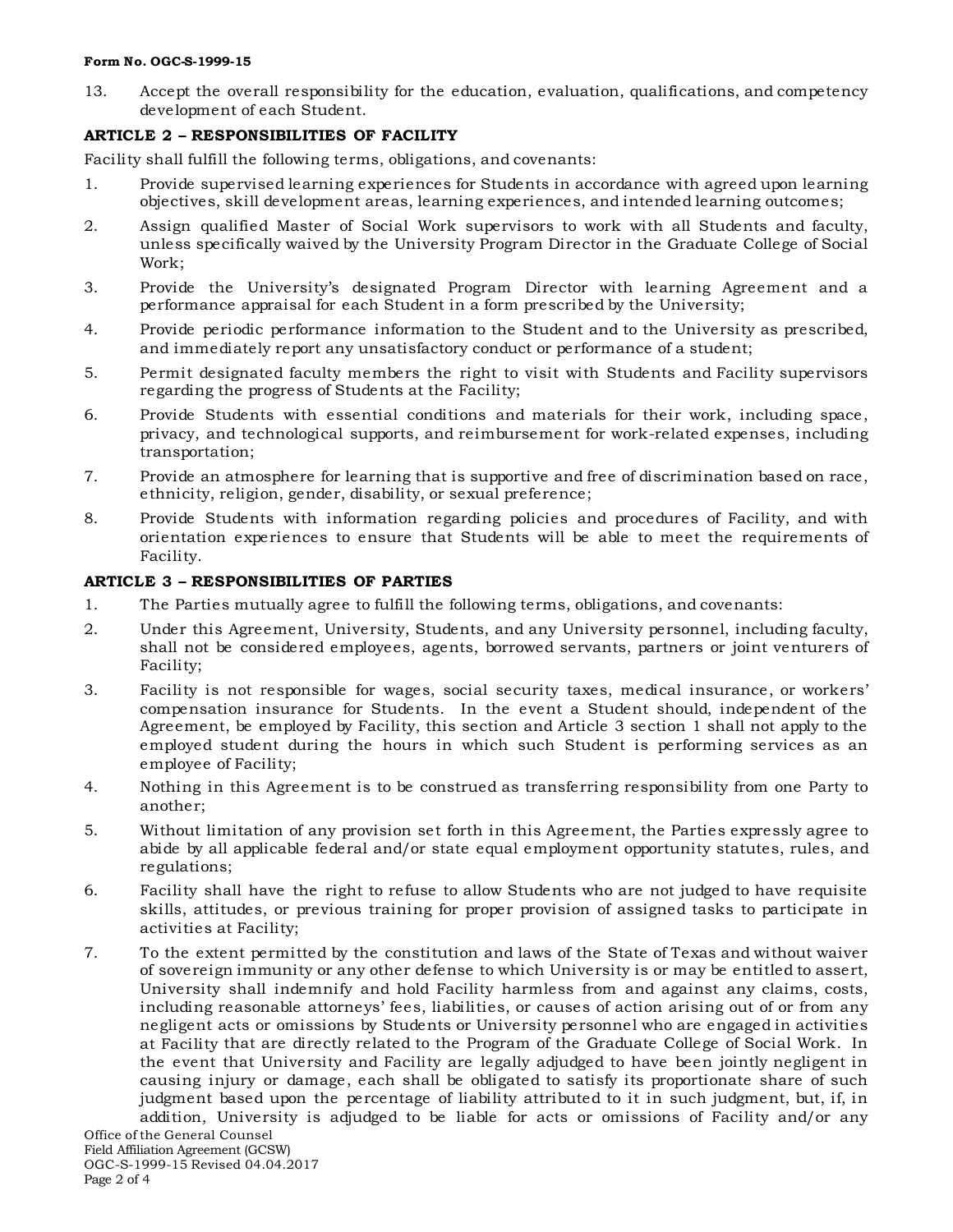employee, personnel, or agent provided by Facility, then University shall be indemnified by Facility to the extent of such vicarious liability. Neither Party hereto shall be obligated to indemnify the other for such other Party's own negligence. This indemnification provision shall survive termination of this Agreement.

#### **ARTICLE 4 – TERM AND TERM INATION**

- 1. This Agreement shall remain in effect until the end of the University's academic year, including summer, and shall automatically renew for additional terms consisting of the University's academic year, including summer, unless sooner terminated in accordance with applicable provisions of this Agreement.
- 2. Any breach of the covenants stated in Article I of this Agreement by University shall be considered a material breach of this agreement. In the event of a material breach, Facility shall have the right to terminate this Agreement immediately.
- 3. Notwithstanding any other provision of this Agreement, either Party shall have the right to terminate this Agreement after thirty (30) calendar days' written notice is given to the other Party. If either Party exercises this option, the Parties agree to make reasonable efforts so that Students already in training at Facility will be allowed to complete their stipulated courses of study.
- 4. Facility shall further have the right to demand immediate removal of any student from its premises, upon a determination by the administrator in charge that the Student poses a threat to the safety of Facility's patients, clients, or personnel or to the orderly business functioning of Facility.

#### **ARTICLE 5 – GENERAL PROVISIONS**

- 1. The Parties agree that this Agreement will be construed by the laws of the State of Texas, (exclusive of its conflict of laws) provision and venue for purposes of claims, or litigation shall be Houston, Harris County, Texas.
- 2. The terms and conditions of this Agreement may be modified upon mutual written consent of the Parties at any time.
- 3. This Agreement and all terms and conditions contained herein shall become effective as of the date noted as the Effective Date.
- 4. Any notice required or permitted under this Agreement shall be considered effective as of the date sent by certified mail, return receipt requested, as follows: UNIVERSITY: FACILITY:

| Sr VC/VP, Academic Affairs/Provost<br>University of Houston<br>214 E. Cullen Bldg.<br>Houston, TX 77204-2037           |                     |
|------------------------------------------------------------------------------------------------------------------------|---------------------|
| with a copy to:                                                                                                        | with a copy to:     |
| Graduate College of Social Work<br>University of Houston<br>3511 Cullen Blvd. 110 HA<br>Houston, TX 77204-4013         |                     |
| and with a copy to:                                                                                                    | and with a copy to: |
| Director of Field Education, GCSW<br>University of Houston<br>3511 Cullen Blvd. 110 HA<br>Houston, TX 77204-4013       |                     |
| Office of the General Counsel<br>Field Affiliation Agreement (GCSW)<br>OGC-S-1999-15 Revised 04.04.2017<br>Page 3 of 4 |                     |